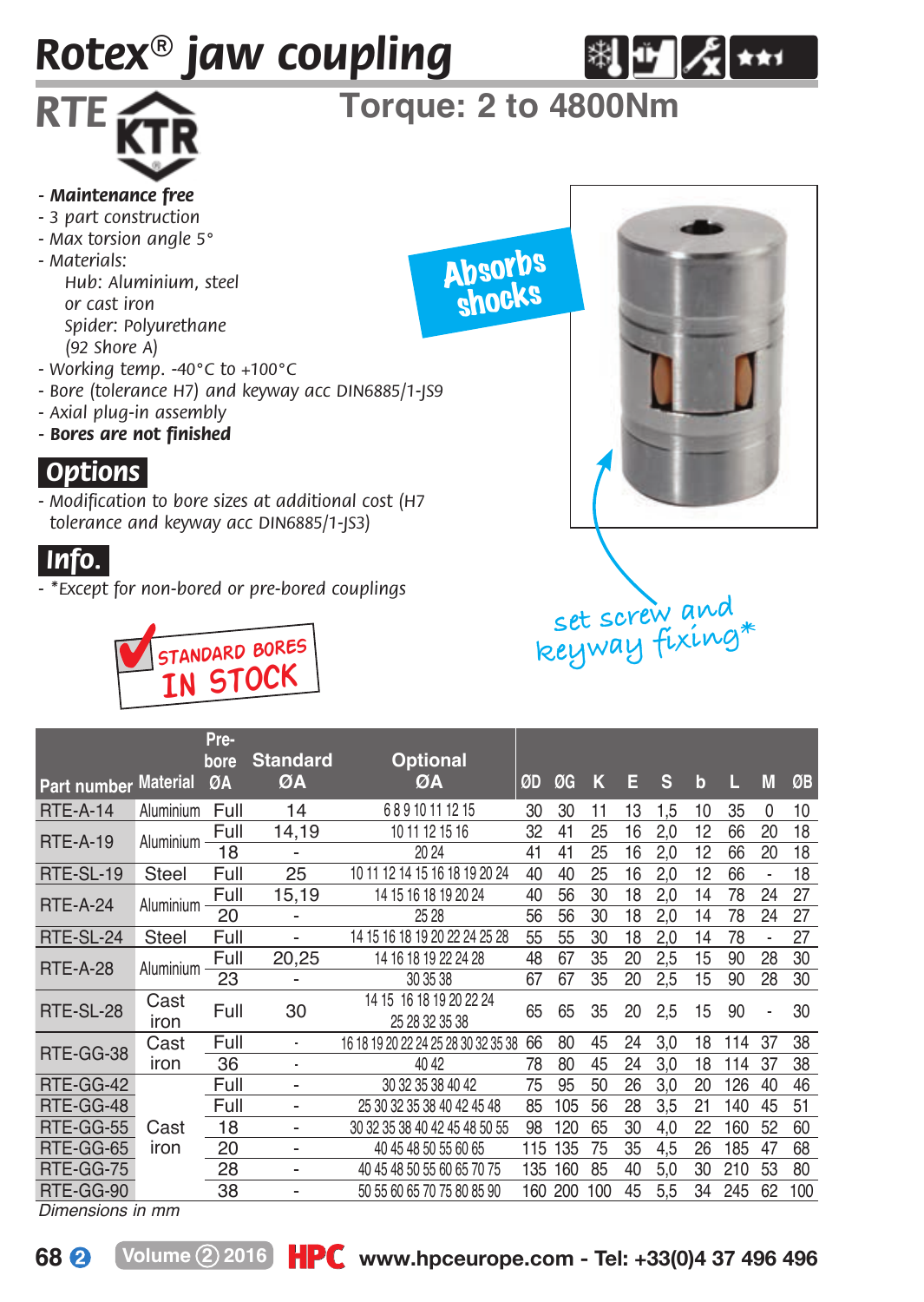*RTE*







**Plug-in design !**

| ı | ٠ |  |  |
|---|---|--|--|

|  |  | <b>Qty</b> $1+ 5+ 10+ 25+$     |
|--|--|--------------------------------|
|  |  | Disc. List -6% -12% On request |

| Misalignment at 1500 (rpm) Max. |                       |               |                |                          |      |                           |               | Angle of torsion Price each 1 to 4 |                       |                                    |  |
|---------------------------------|-----------------------|---------------|----------------|--------------------------|------|---------------------------|---------------|------------------------------------|-----------------------|------------------------------------|--|
| Axial<br>(mm)                   | <b>Radial</b><br>(mm) | Angular       | speed<br>(rpm) | <b>Alternate Nominal</b> |      | Torque Tk (Nm) Tk<br>max. | $\varphi$     | Tk max.<br>$\boldsymbol{\varphi}$  | Plain or<br>pre-bored | <b>Standard bore</b><br>and keyway |  |
| $-0,5/1,0$                      | 0,17                  | $1,2^{\circ}$ | 19 000         | 2,0                      | 7,5  | 15                        | $6,4^{\circ}$ | $10^{\circ}$                       | $36,57 \in$           | $51,39 \in$                        |  |
| $-0,5/1,2$                      | 0,20                  | $1,2^{\circ}$ | 14 000         | 2,6                      | 10   | 20                        | $3.2^\circ$   | $5^{\circ}$                        | 29,51 €               | 62,77 €                            |  |
| $-0.5/1,2$                      | 0,20                  | $1,2^{\circ}$ | 14 000         | 2,6                      | 10   | 20                        | $3.2^\circ$   | $5^{\circ}$                        | $35.23 \in$           |                                    |  |
| $-0,5/1,2$                      | 0,20                  | $1,2^\circ$   | 14 000         | 2,6                      | 10   | 20                        | $3.2^\circ$   | $5^{\circ}$                        | 41,59 €               | 78,34 €                            |  |
| $-0.5/1.4$                      | 0,22                  | $0.9^\circ$   | 10 600         | 9,0                      | 35   | 70                        | $3.2^\circ$   | $5^{\circ}$                        | $38,89 \in$           | 79,74 €                            |  |
| $-0.5/1.4$                      | 0,22                  | $0.9^\circ$   | 10 600         | 9,0                      | 35   | 70                        | $3.2^\circ$   | $5^{\circ}$                        | 45,12 €               |                                    |  |
| $-0,5/1,4$                      | 0,22                  | $0.9^\circ$   | 10 600         | 9,0                      | 35   | 70                        | $3.2^\circ$   | $5^{\circ}$                        | 59.13 $€$             | 103.75 €                           |  |
| $-0,7/1,5$                      | 0,25                  | $0.9^\circ$   | 8500           | 25,0                     | 95   | 190                       | $3.2^\circ$   | $5^{\circ}$                        | 53,41 €               | 104,13 €                           |  |
| $-0,7/1,5$                      | 0,25                  | $0.9^\circ$   | 8500           | 25,0                     | 95   | 190                       | $3,2^{\circ}$ | $5^{\circ}$                        | 56,05 €               |                                    |  |
| $-0,7/1,5$                      | 0,25                  | $0.9^\circ$   | 8500           | 25,0                     | 95   | 190                       | $3.2^\circ$   | $5^{\circ}$                        | 76,29 €               | 130,27 €                           |  |
| $-0,7/1,8$                      | 0,28                  | $1.0^\circ$   | 7 100          | 49,0                     | 190  | 380                       | $3.2^\circ$   | $5^{\circ}$                        |                       | 141.56 € 203.05 €                  |  |
| $-0,7/1,8$                      | 0,28                  | $1.0^\circ$   | 7 100          | 49,0                     | 190  | 380                       | $3.2^\circ$   | $5^{\circ}$                        |                       |                                    |  |
| $-1,0/2,0$                      | 0,32                  | $1.0^\circ$   | 6000           | 69.0                     | 265  | 530                       | $3.2^\circ$   | $5^{\circ}$                        | 214.96 €              | 295.37 €                           |  |
| $-1,0/2,1$                      | 0,36                  | $1,1^{\circ}$ | 5 600          | 81,0                     | 310  | 620                       | $3,2^{\circ}$ | $5^{\circ}$                        | 252,87 €              | 340.55 €                           |  |
| $-1,0/2,2$                      | 0,38                  | $1,1^{\circ}$ | 4750           | 105,0                    | 410  | 820                       | $3.2^\circ$   | $5^{\circ}$                        | 351.29 €              | 440.07 €                           |  |
| $-1,0/2,6$                      | 0,42                  | $1,2^{\circ}$ | 4 2 5 0        | 163,0                    | 625  | 1 250                     | $3.2^\circ$   | $5^{\circ}$                        | 475.27 €              | 595,48 $€$                         |  |
| $-1,5/3,0$                      | 0,48                  | $1.2^\circ$   | 3550           | 254.0                    | 975  | 1950                      | $3.2^\circ$   | $5^{\circ}$                        | 743.53 €              | 895,23 €                           |  |
| $-1,5/3,4$                      | 0,50                  | $1.2^\circ$   | 2800           | 624,0                    | 2400 | 4800                      | $3.2^\circ$   | $5^\circ$                          |                       | 1 111.64 € 1 307.00 €              |  |

*Dimensions in mm*